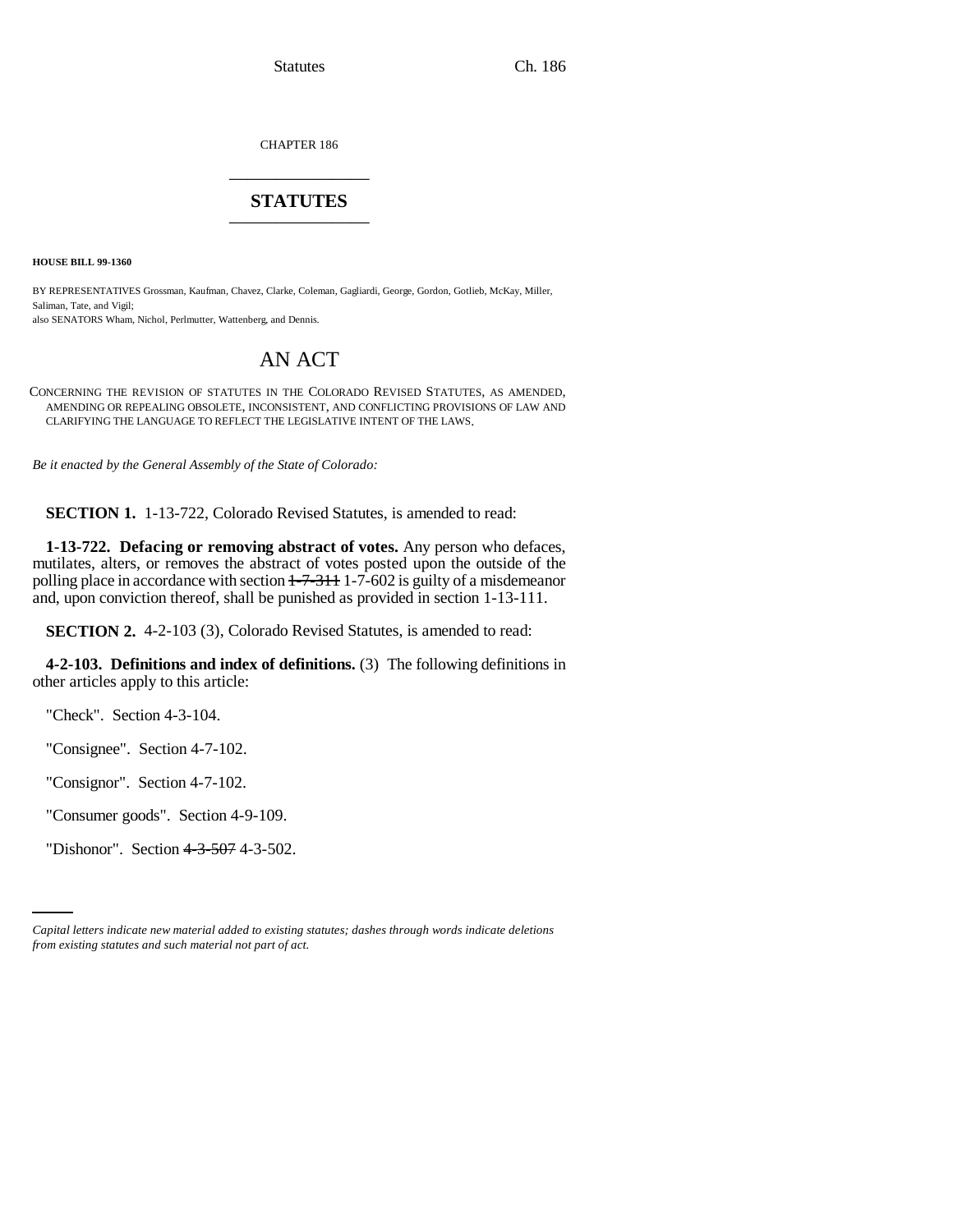"Draft". Section 4-3-104.

**SECTION 3. Repeal.** 7-90-312, Colorado Revised Statutes, is repealed as follows:

**7-90-312. Restated constituent filed documents.** (1) Unless the organic statute governing an entity expressly provides otherwise:

(a) An entity may restate its constituent filed document at any time by action of its owners or of any other person or entity authorized by the entity's organic statute to file documents with the secretary of state on behalf of the entity.

(b) The restatement may include one or more amendments to the constituent filed document, if any amendment to the constituent filed document has been approved in the manner provided in the organic statute governing the entity.

(c) An entity restating its constituent filed document shall deliver to the secretary of state for filing, articles of restatement setting forth:

(I) The name of the entity;

(II) The text of the restated constituent filed document;

(III) If the restatement contains an amendment to the constituent filed document, a statement that the amendment has been adopted in accordance with the organic statute governing the entity and, if the organic statute governing the entity requires that the amendment be approved by the owners, a statement that the number of votes cast, and, if appropriate, that the number of votes cast by particular owners for the amendment was sufficient for approval.

(d) Upon filing by the secretary of state or at any later effective date provided in the constituent filed document, determined pursuant to section 7-90-304, restated articles of incorporation supersede the original articles of incorporation and all prior amendments to the original articles of incorporation.

**SECTION 4.** 8-44-112 (7), Colorado Revised Statutes, is amended to read:

**8-44-112. Surcharge on workers' compensation insurance premiums funds.** (7) All moneys collected pursuant to this section shall be transmitted to the state treasurer, who shall credit the same to the workers' compensation cash fund, which fund is hereby created. The moneys in the workers' compensation cash fund shall be subject to annual appropriation by the general assembly for the direct and indirect costs of the administration of the "Workers' Compensation Act of Colorado", articles 40 to 47 of this title. Any interest earned on the investment or deposit of moneys in the workers' compensation cash fund shall remain in the fund and shall not revert to the general fund of the state at the end of any fiscal year. No investment earnings or other moneys in the workers' compensation cash fund shall be subject to any management fee imposed by law for the benefit of the general fund.

**SECTION 5.** 8-46-102 (2) (g), Colorado Revised Statutes, is amended to read: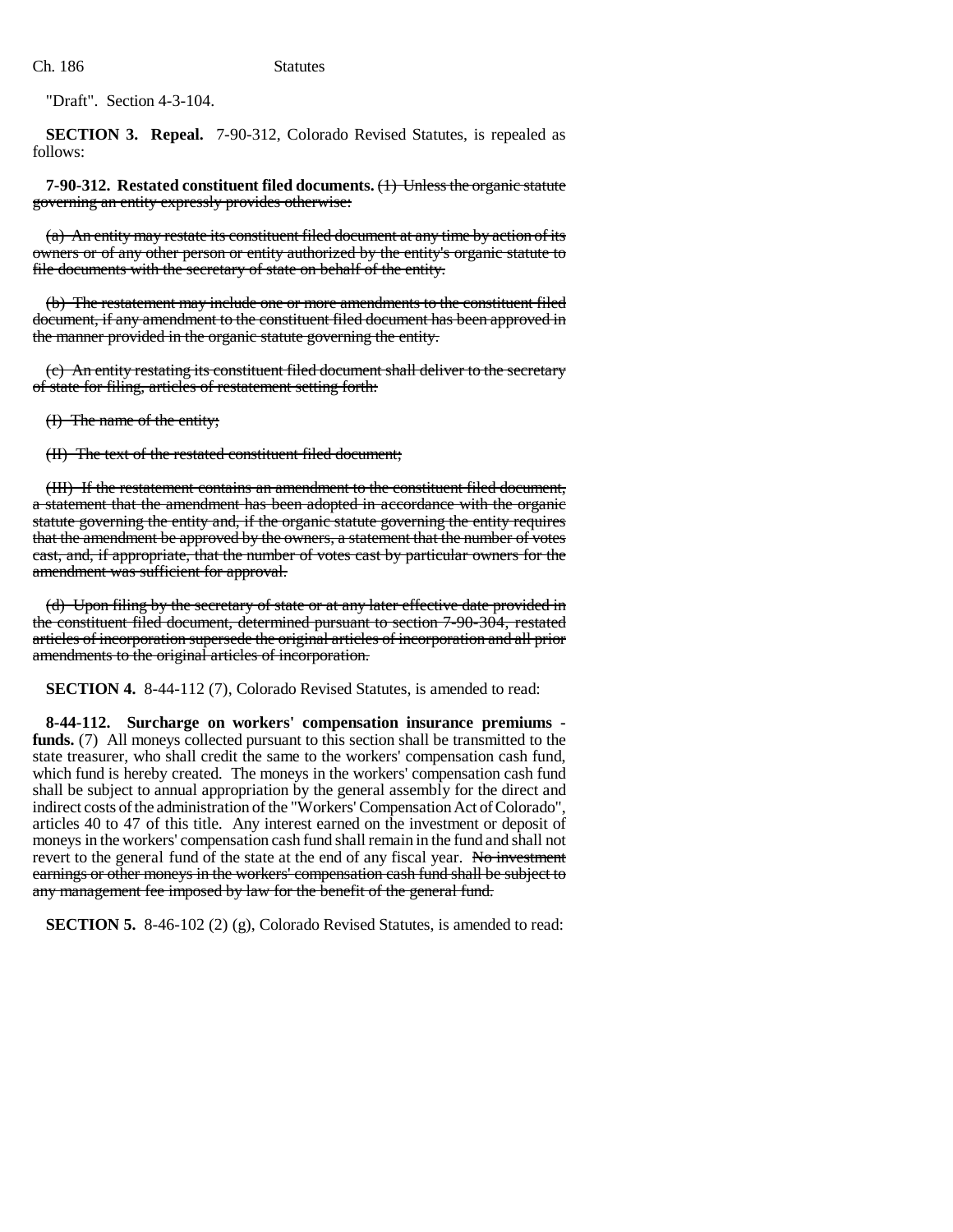**8-46-102. Funding for subsequent injury fund and major medical insurance fund.** (2) (g) All moneys collected pursuant to this subsection (2) shall be transmitted to the state treasurer, as custodian, who shall credit the same to the subsequent injury fund and to the major medical insurance fund as determined by the director in accordance with subsection (3) of this section. Any interest earned on the investment or deposit of moneys in said funds shall remain in the funds and shall not revert to the general fund of the state at the end of any fiscal year. No investment earnings or other moneys in said funds shall be subject to any management fee imposed by law for the benefit of the general fund.

**SECTION 6.** 8-46-210 (1), Colorado Revised Statutes, is amended to read:

**8-46-210. State treasurer to invest funds.** (1) The state treasurer shall invest any portion of the major medical insurance fund, including its surplus and reserves, which the director of the division of workers' compensation determines is not needed for immediate use. All interest earned upon such invested portion shall be credited to the fund and used for the same purposes and in the same manner as other moneys in the fund. No investment earnings or other moneys in the major medical insurance fund shall be subject to any management fee imposed by law for the benefit of the general fund. Such moneys may be invested in the types of investments authorized in sections 24-36-109, 24-36-112, and 24-36-113, C.R.S.

**SECTION 7.** 10-4-724 (2), (4), and (6) (a) (II), Colorado Revised Statutes, are amended to read:

**10-4-724. Reduction in rates for drivers aged fifty-five or older who complete a driver's education course - legislative declaration.** (2) Effective July 1, 1991, all rates, rating schedules, and rating manuals for liability, personal injury protection, and collision coverages of a motor vehicle insurance policy submitted to or filed with the commissioner under this part 7 shall provide for an appropriate reduction in premium charges based on justifiable data when the vehicle is a covered vehicle and when the principal operator is fifty-five or older and has successfully completed a driver's education course taught by a driving school licensed pursuant to article 15 of title 12, C.R.S., or by a nonprofit corporation subject to articles 121 to 137 of title 7, C.R.S., if such course has been preapproved by the department DIVISION of motor vehicles. Any discount used by an insurer shall be presumed appropriate unless credible data demonstrates otherwise. Insurers shall provide the commissioner with data reflecting the claims experience of drivers who have received reductions in premium charges compared with the claims experience of drivers who have not received such reductions.

(4) Each person who successfully completes a driver's education course taught by a nonprofit corporation subject to articles 121 to 137 of title 7, C.R.S., if such course has been preapproved by the <del>department</del> DIVISION of motor vehicles, shall be issued a certificate by the nonprofit corporation offering the course, which certificate shall be evidence of qualification for the premium discount required by this section.

(6) An insured may renew qualification for the discount provided by this section by:

(a) (II) Retaking a driver's education course taught by a nonprofit corporation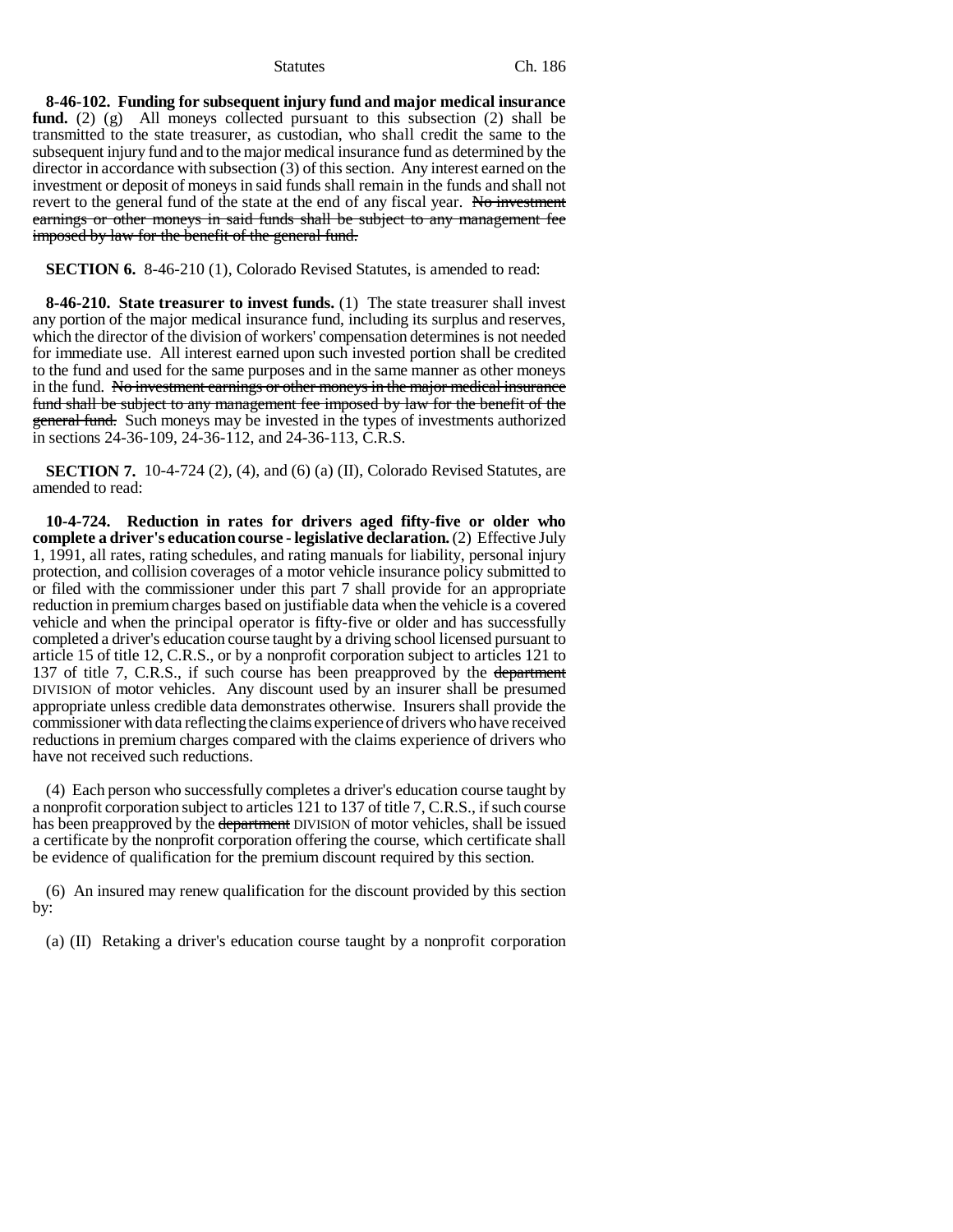subject to articles 121 to 137 of title 7, C.R.S., if such course has been preapproved by the department DIVISION of motor vehicles; and

**SECTION 8.** 10-8-530 (3), Colorado Revised Statutes, is amended to read:

**10-8-530. Funding of plan.** (3) Premiums shall be collected by the administering carrier in accordance with section 10-8-509 (1),  $\left(\frac{g}{g}\right)$ , with all premiums collected used to pay the administrative expenses and the losses of the plan. Any funds that are not immediately needed to pay administrative expenses shall be invested as determined by the board.

**SECTION 9. Repeal.** 10-8-606 (3) (c), Colorado Revised Statutes, is repealed as follows:

**10-8-606. Health benefit plan advisory committee - repeal.** (3) (c) The committee shall provide the Colorado cost containment and guaranteed access commission created pursuant to section 24-40.5-103, C.R.S., with a report concerning the recommendations of the committee for the creation of basic and standard health benefit plan packages best suited to small employers in Colorado. Such report shall be transmitted to the Colorado cost containment and guaranteed access commission by July 1, 1993.

**SECTION 10.** 11-51-402 (6), Colorado Revised Statutes, is amended to read:

**11-51-402. Exempt broker-dealers, sales representatives - sanctions - exempt investment advisers and investment adviser representatives.** (6) Investment adviser representatives employed by or otherwise associated with an investment adviser exempt under subsection  $(4)$  (5) of this section are exempt from the license requirement of section 11-51-401 (1.5).

**SECTION 11.** 12-47-902 (1) and (2), Colorado Revised Statutes, are amended to read:

**12-47-902. Testing for intoxication by law enforcement officers - when prohibited.** (1) No person who is patronizing a licensed premises as defined in sections  $\frac{12-47-103}{13}$  (13) 12-47-103 (14) and 12-46-103 (3) shall be required or solicited by any law enforcement officer to submit to any mechanical test for the purpose of determining the alcohol content of such person's blood or breath while such person is upon such licensed premises except to determine if there is a violation of section 42-4-1301, C.R.S., by a driver of a motor vehicle unless the law enforcement officer is acting pursuant to a court order obtained in the manner described in subsection (2) of this section. No such test may be performed upon any licensed premises to obtain evidence of alleged intoxication, except pursuant to a court order as provided in this section or in case of a medical emergency, regardless of whether such alleged intoxication is a violation of any provision of this article.

(2) An ex parte order to permit any law enforcement officer to solicit any person who is patronizing a licensed premises as defined in sections  $12-47-103$  (13)  $12-47-103$  (14) and 12-46-103 (3) to submit to any mechanical test for the purpose of determining the alcohol content of such person's blood or breath while such person is upon such licensed premises may be issued by any judge of competent jurisdiction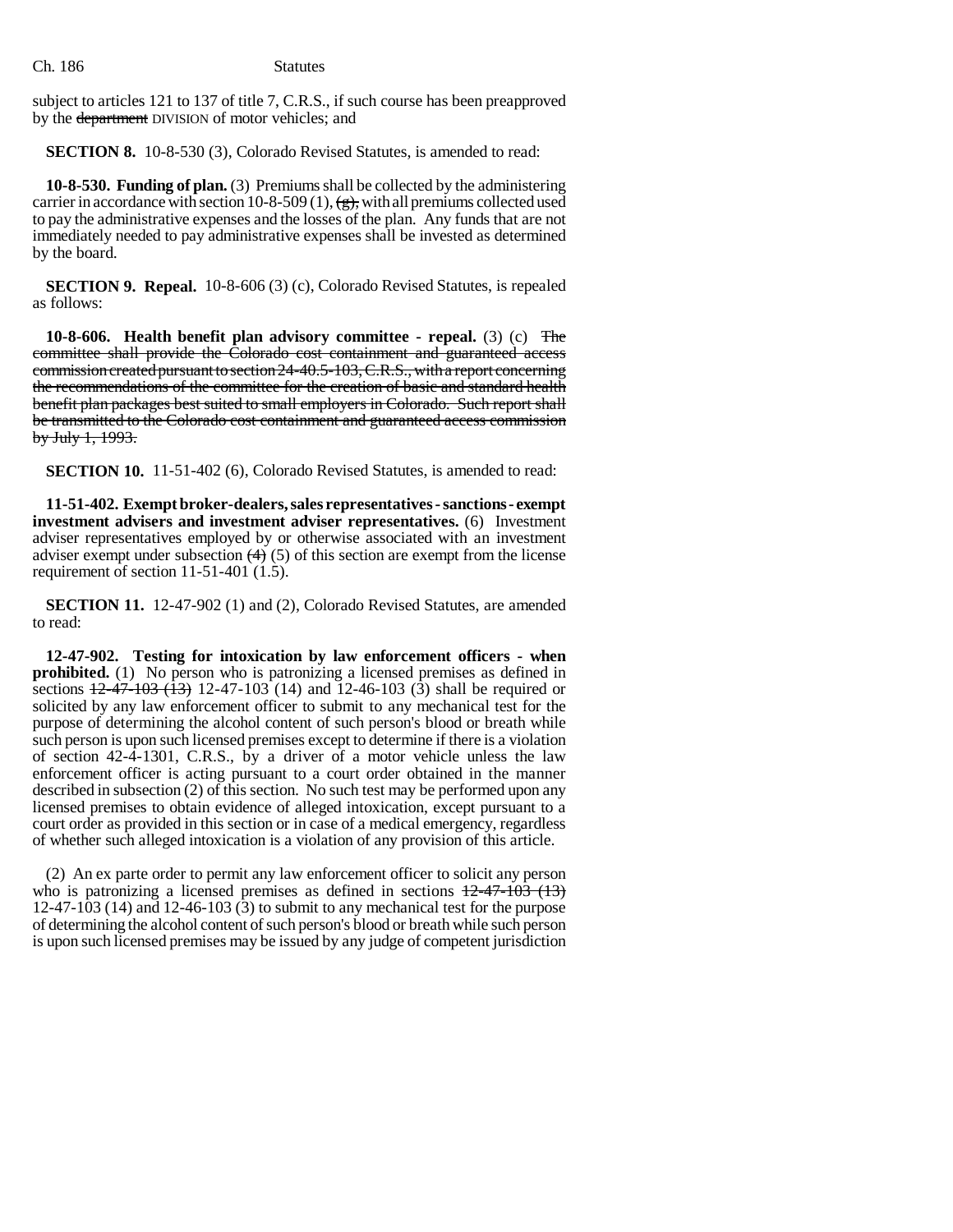in the state of Colorado, including a district, county, or municipal court judge, upon application of a district attorney or a law enforcement agency showing probable cause to believe that evidence will be obtained of the commission of the crime of providing any alcohol beverage to a visibly intoxicated person or minor in violation of section 12-47-901 (1) (a) or (5) (a) (I).

**SECTION 12.** 12-64-111 (1.5), Colorado Revised Statutes, is amended to read:

**12-64-111. Discipline of licensees.** (1.5) When a complaint or an investigation discloses an instance of misconduct which, in the opinion of the board, does not warrant formal action but which should not be dismissed as being without merit, the board may send a letter of admonition to any licensed veterinarian. Such letter shall be sent to the veterinarian by certified mail, with a copy to the complainant, and shall advise such veterinarian that he may, within twenty days after receipt of the letter, make a written request to the board to institute a formal hearing pursuant to section 12-2-125 24-4-105 to determine the propriety of the alleged misconduct. If such request is timely made, the letter of admonition shall be deemed vacated, and the matter shall be processed by means of formal proceedings.

**SECTION 13.** 13-54-104 (1) (b) (II) (B), Colorado Revised Statutes, is amended to read:

**13-54-104. Restrictions on garnishment and levy under execution or attachment.** (1) As used in this section, unless the context otherwise requires:

(b) (II) For the purposes of writs of garnishment that are the result of a judgment taken for arrearages for child support or for child support debt, "earnings" also means:

(B) Any pension or retirement benefits or payments, including but not limited to those paid pursuant to article 64 of title 22, C.R.S., articles 51, 54, 54.5, 54.6, and 54.7 of title 24, C.R.S., and article 30 of title 31, C.R.S.; and section 35-65-402 (2), C.R.S.;

**SECTION 14.** 13-54.5-101 (2) (b) (II), Colorado Revised Statutes, is amended to read:

**13-54.5-101. Definitions.** As used in this article, unless the context otherwise requires:

(2) (b) For the purposes of writs of garnishment that are the result of a judgment taken for arrearages for child support or for child support debt, "earnings" also means:

(II) Any pension or retirement benefits or payments, including but not limited to those paid pursuant to article 64 of title 22, C.R.S., articles 51, 54, 54.5, 54.6, and 54.7 of title 24, C.R.S., and article 30 of title 31, C.R.S.; and section 35-65-402 (2),  $C.R.S.:$ 

**SECTION 15.** 14-10-115 (7) (a) (I) (A), Colorado Revised Statutes, is amended to read: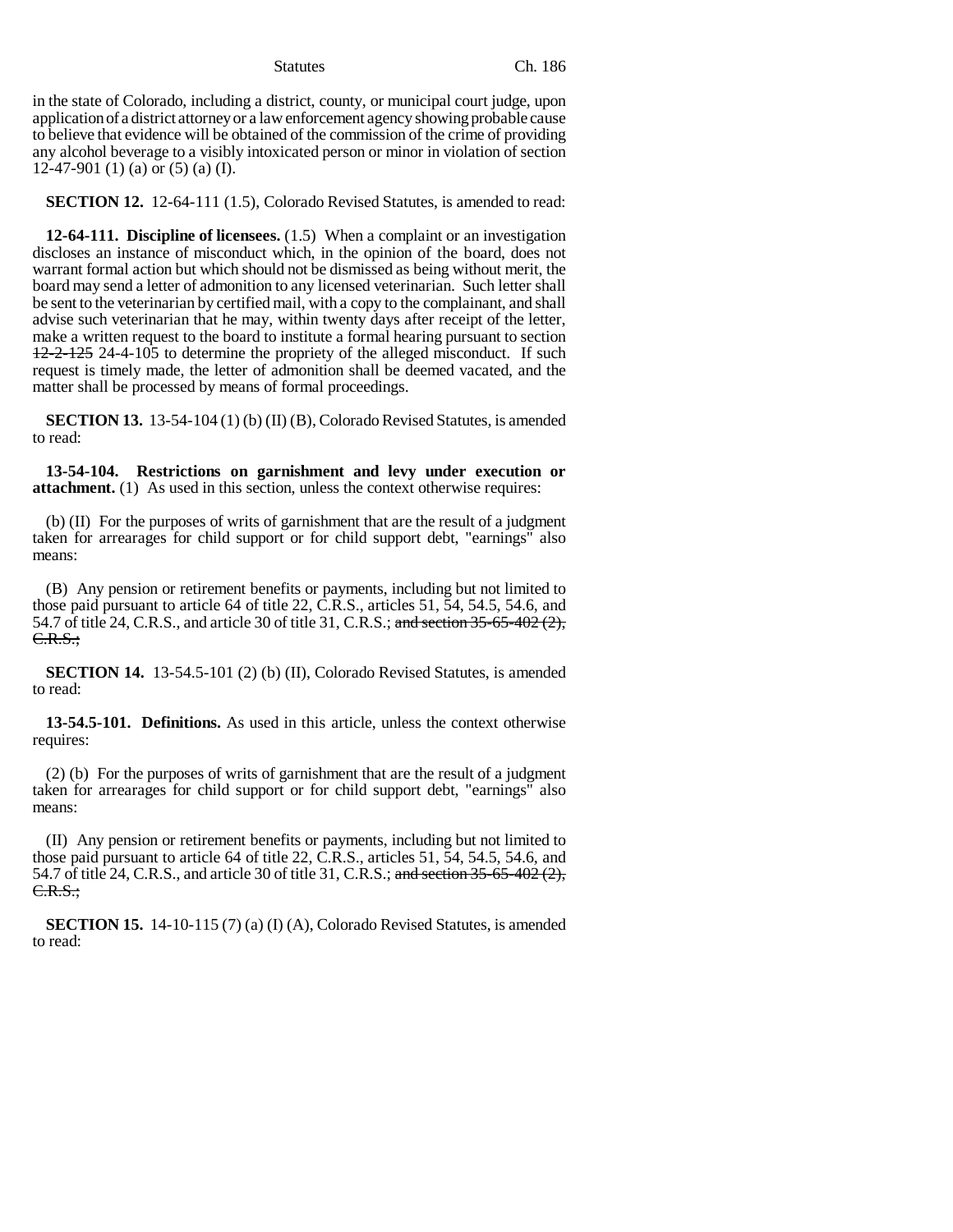**14-10-115. Child support - guidelines - schedule of basic child support obligations - repeal.** (7) **Determination of income.** (a) For the purposes of the guideline specified in subsections (3) to (14) of this section, "income" means actual gross income of a parent, if employed to full capacity, or potential income, if unemployed or underemployed. Gross income of each parent shall be determined according to the following guidelines:

(I) (A) "Gross income" includes income from any source and includes, but is not limited to, income from salaries; wages, including tips declared by the individual for purposes of reporting to the federal internal revenue service or tips imputed to bring the employee's gross earnings to the minimum wage for the number of hours worked, whichever is greater; commissions; payments received as an independent contractor for labor or services; bonuses; dividends; severance pay; pensions and retirement benefits, including but not limited to those paid pursuant to article 64 of title 22, C.R.S., articles 51, 54, 54.5, 54.6, and 54.7 of title 24, C.R.S., AND article 30 of title 31, C.R.S.; and section 35-65-402 (2), C.R.S.; royalties; rents; interest; trust income; annuities; capital gains; any moneys drawn by a self-employed individual for personal use; social security benefits, including social security benefits actually received by a parent as a result of the disability of that parent or as the result of the death of the minor child's stepparent, but not including social security benefits received by a minor child or on behalf of a minor child as a result of the death or disability of a stepparent of the child; workers' compensation benefits; unemployment insurance benefits; disability insurance benefits; funds held in or payable from any health, accident, disability, or casualty insurance to the extent that such insurance replaces wages or provides income in lieu of wages; monetary gifts; monetary prizes, excluding lottery winnings not required by the rules of the Colorado lottery commission to be paid only at the lottery office; taxable distributions from general partnerships, limited partnerships, closely held corporations, or limited liability companies; and alimony or maintenance received. "Gross income" does not include child support payments received.

**SECTION 16.** 14-14-102 (9), Colorado Revised Statutes, is amended to read:

**14-14-102. Definitions.** As used in this article, unless the context otherwise requires:

(9) "Wages" means income to an obligor in any form, including, but not limited to, actual gross income; compensation paid or payable for personal services, whether denominated as wages; earnings from an employer; salaries; payment to an independent contractor for labor or services; commissions; tips declared by the individual for purposes of reporting to the federal internal revenue service or tips imputed to bring the employee's gross earnings to the minimum wage for the number of hours worked, whichever is greater; rents; bonuses; severance pay; retirement benefits and pensions, including, but not limited to, those paid pursuant to article 64 of title 22, C.R.S., articles 51, 54, 54.5, 54.6, and 54.7 of title 24, C.R.S., AND article 30 of title 31, C.R.S.; and section  $35-65-402$  (2), C.R.S.; workers' compensation benefits; social security benefits, including social security benefits actually received by a parent as a result of the disability of that parent or as the result of the death of the minor child's stepparent, but not including social security benefits received by a minor child or on behalf of a minor child as a result of the death or disability of a stepparent of the child; disability benefits; dividends; royalties; trust account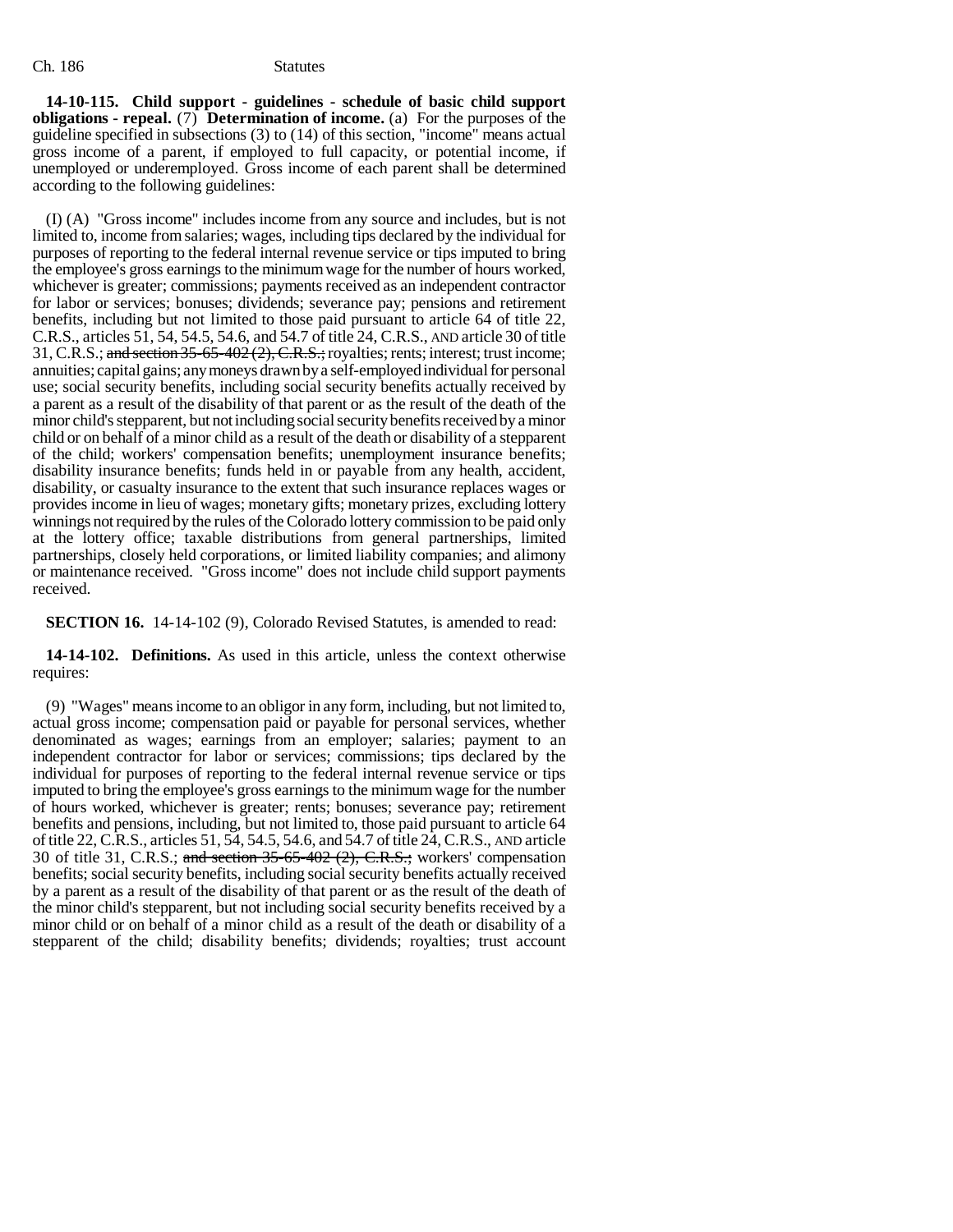distributions; any moneys drawn by a self-employed individual for personal use; funds held in or payable from any health, accident, disability, or casualty insurance to the extent that such insurance replaces wages or provides income in lieu of wages; monetary gifts; monetary prizes, excluding lottery winnings not required by the rules of the Colorado lottery commission to be paid only at the lottery office; taxable distributions from general partnerships, limited partnerships, closely held corporations, or limited liability companies; interest; trust income; annuities; payments received from a third party to cover the health care cost of the child but which payments have not been applied to cover the child's health care costs; state tax refunds; and capital gains. "Wages", for the purposes of child support enforcement, may also include unemployment compensation benefits, but only subject to the provisions and requirements of section 8-73-102 (5), C.R.S.

**SECTION 17.** 14-14-113 (3), Colorado Revised Statutes, is amended to read:

**14-14-113. Recordation of social security numbers in certain family matters.** (3) In addition to the provisions of subsection (2) of this section, the child support enforcement agency and the delegate child support enforcement units, when exercising authority pursuant to this section, shall be subject to the privacy provisions of section 26-2-102.7 26-13-102.7, C.R.S.

**SECTION 18.** 15-15-310 (1), Colorado Revised Statutes, is amended to read:

**15-15-310. Terms, conditions, and forms for registration.** (1) A registering entity offering to accept registrations in beneficiary form may establish the terms and conditions under which it will receive requests (i) for registrations in beneficiary form, and (ii) for implementation of registrations in beneficiary form, including requests for cancellation of previously registered TOD beneficiary designations and requests for reregistration to effect a change of beneficiary. The terms and conditions so established may provide for proving death, avoiding or resolving any problems concerning fractional shares, designating primary and contingent beneficiaries, and substituting a named beneficiary's descendants to take in the place of the named beneficiary in the event of the beneficiary's death. Substitution may be indicated by appending to the name of the primary beneficiary the letters LDPS, standing for "lineal descendants per stripes STIRPES". This designation substitutes a deceased beneficiary's descendants who survive the owner for a beneficiary who fails to so survive, the descendants to be identified and to share in accordance with the law of the beneficiary's domicile at the owner's death governing inheritance by descendants of an intestate. Other forms of identifying beneficiaries who are to take on one or more contingencies, and rules for providing proofs and assurances needed to satisfy reasonable concerns by registering entities regarding conditions and identities relevant to accurate implementation of registrations in beneficiary form, may be contained in a registering entity's terms and conditions.

**SECTION 19. Repeal.** 17-30-101 (2), Colorado Revised Statutes, is repealed as follows:

**17-30-101. Interdepartmental cooperation concerning offenders.** (2) The report required in subsection (1) of this section shall address the following subjects:

(a) The development of an implementation plan to consider consolidation of the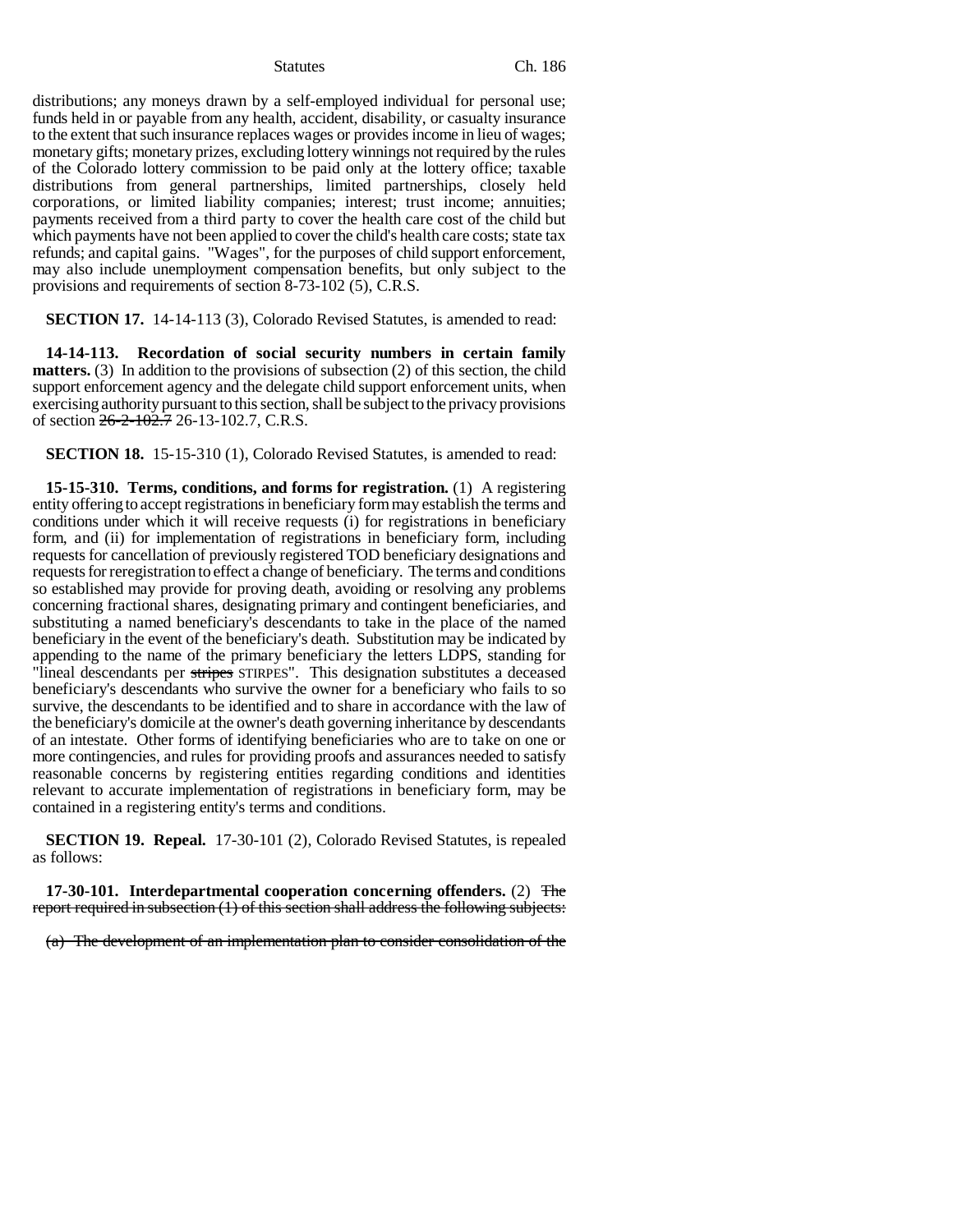administration of probation, parole, community corrections, and intensive supervision programs into one department, and recommendations concerning the degree to which such a consolidation would be desirable or feasible, and how such a consolidation should be carried out to better assure safety in the community, completion of sentences which are imposed, and fulfillment of conditions of placement in a community-based facility;

(b) Recommendations concerning any methods to increase the efficiency of the state administration of community-based correctional services and methods to lower the cost of such services;

(c) Recommendations concerning any methods of increasing consistency in the provision of community-based correctional services to offenders;

(d) Recommendations concerning any methods of providing standardized levels of supervision for offenders placed in community-based correctional programs;

(e) Recommendations to better utilize communications networks and local law enforcement resources to assure safe and secure management of the offender in the community; and

(f) Recommendations concerning methods to more fully inform the public about community-based corrections in each community and methods for assuring the safety of the public and informing the public about such methods for assuring public safety and decreasing public concern about community-based corrections.

**SECTION 20.** 18-6-805 (1), Colorado Revised Statutes, is amended to read:

**18-6-805. Repeal of sections - repeal.** (1) Sections 18-6-802 and 18-6-803 are repealed, effective July 1, 2000. Prior to such repeal, the functions of certifying and setting standards for domestic violence treatment programs by local boards and the commission on domestic violence shall be reviewed as provided for in section 24-34-104, C.R.S. Such review shall be made by the same legislative committee or committees of reference, designated pursuant to section 2-3-1201, C.R.S., that will conduct such review pursuant to section 12-43-712 12-43-229, C.R.S.

**SECTION 21.** 19-1-103 (112), Colorado Revised Statutes, is amended to read:

**19-1-103. Definitions.** As used in this title or in the specified portion of this title, unless the context otherwise requires:

(112) "Victim", as used in article 2 of this title, means the party immediately and directly aggrieved by the juvenile, that party's spouse, the party's parent, sibling, or child who is living with the party, a victim compensation board that has paid a victim compensation claim, a person or entity who has suffered losses because of a contractual relationship with such party, including, but not limited to, an insurer, or because of liability under section  $\frac{1}{4}$ -15-707 14-6-110, C.R.S., or, in the absence of any of the above, the state.

**SECTION 22.** 23-1-123 (5) (c) (III), Colorado Revised Statutes, is amended to read: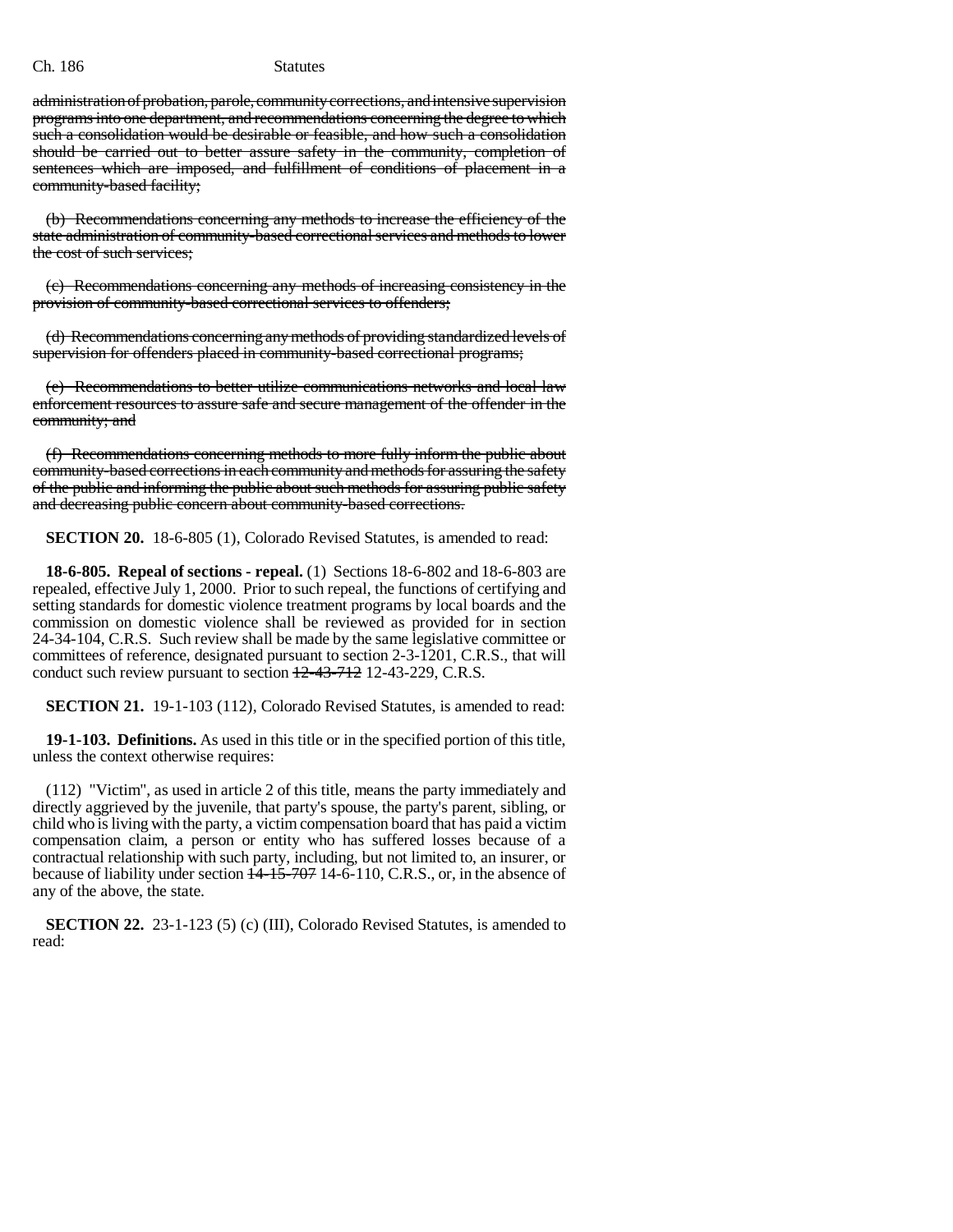**23-1-123. Commission directive - fee policies.** (5) In adopting fee policies pursuant to this section, the commission shall adopt separate policies for fees used for different purposes, including but not limited to the following fee policies:

(c) **Restrictions on pledging of amounts received in fees.** (III) A governing board may not pledge a user fee assessed against persons using an auxiliary facility that is not designated as an enterprise for repayment of bonds or other debt obligations issued or incurred on behalf of any auxiliary facility that is designated as an enterprise or on behalf of the institution with which the auxiliary facility is associated. Except as otherwise provided in subparagraph (II) of this paragraph (c), a governing board may not pledge a user fee assessed against persons using an auxiliary facility that is designated as an enterprise pursuant to section 23-1-101.5 23-5-101.5 for the repayment of bonds or other debt obligations issued or incurred on behalf of any other auxiliary facility, regardless of whether the other auxiliary facility is designated as an enterprise, or on behalf of the institution with which the auxiliary facility is associated.

**SECTION 23.** 23-20-136 (7), Colorado Revised Statutes, is amended to read:

**23-20-136. Fitzsimons trust fund - creation - repeal.** (7) All interest derived from the deposit and investment of moneys in the Fitzsimons trust fund shall be credited to said fund. At the end of any fiscal year, all unexpended and unencumbered moneys in the Fitzsimons trust fund shall remain therein and shall not be credited or transferred to the general fund or any other fund. No investment earnings or other moneys in the Fitzsimons trust fund shall be subject to any management fee imposed by law for the benefit of the general fund.

**SECTION 24.** 24-33-111 (2), Colorado Revised Statutes, is amended to read:

**24-33-111. Conservation of native species - fund created.** (2) **Species conservation trust fund - creation.** There is hereby created in the state treasury the species conservation trust fund, which shall be subject to annual authorization by the general assembly to carry out the purposes of this section. There is hereby created within the species conservation trust fund the operation and maintenance account and the capital account. The moneys in the operation and maintenance account shall be for administrative and noncapital expenditures necessary for the implementation of this section. The moneys in the capital account shall be used exclusively for capital expenditures including but not limited to property acquisition and project construction. All income derived from the deposit and investment of moneys in the fund shall be credited to the fund. At the end of any fiscal year, all unexpended moneys in the fund shall remain therein and shall not be credited or transferred to the general fund or any other fund. No investment earnings or other moneys in the species conservation trust fund shall be subject to any management fee imposed by law for the benefit of the general fund. To the maximum extent practical, only interest from the fund shall be expended for activities pursuant to this section.

**SECTION 25.** 24-77-105 (2) (a) (II), Colorado Revised Statutes, is amended to read:

**24-77-105. Emergency taxes - declaration of emergency limitation.** (2) (a) Any emergency tax may be imposed by the state upon: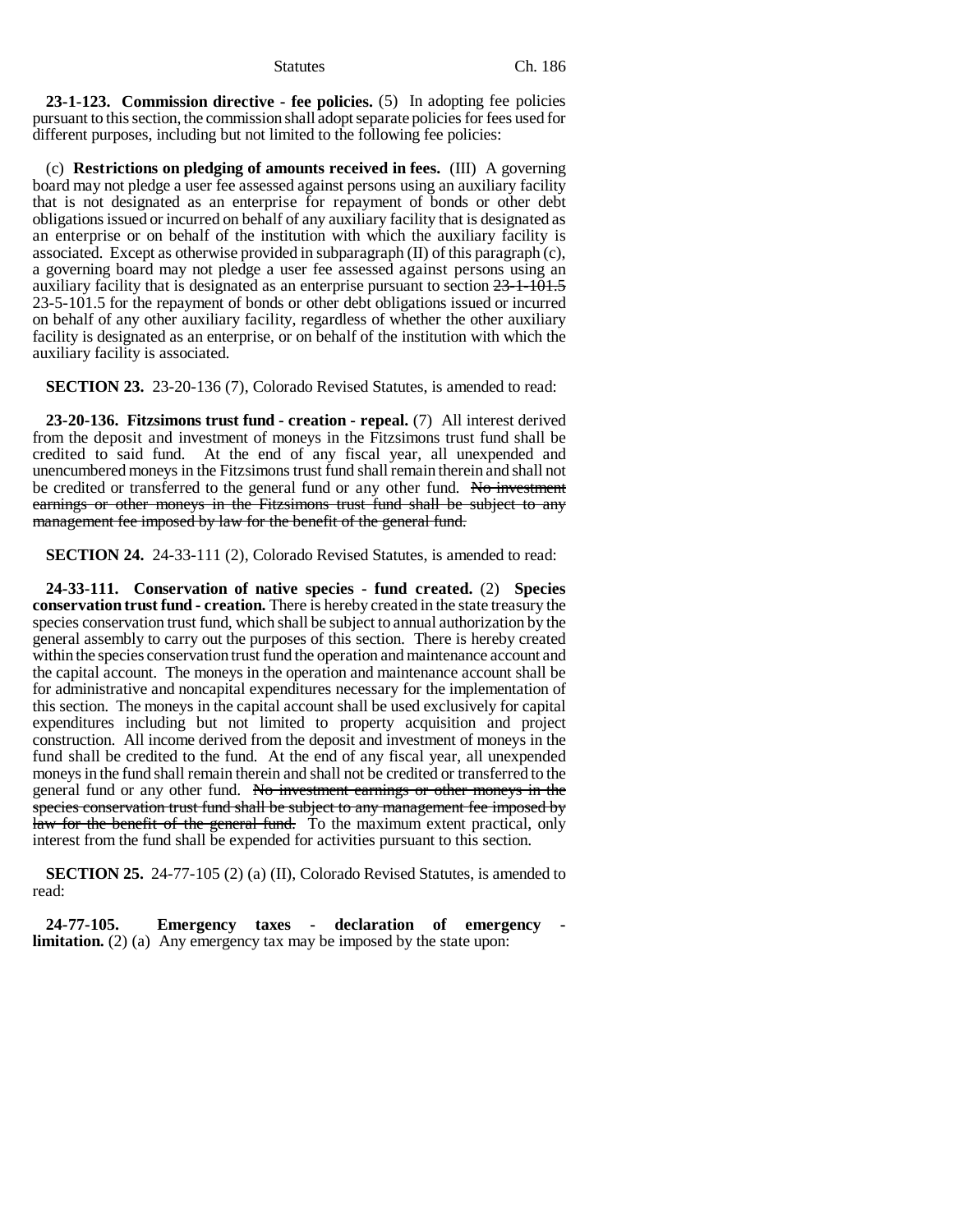(II) The imposition of an emergency tax by the passage of a bill which is approved by a two-thirds majority of the members of both houses of the general assembly and which is approved by the governor in accordance with section  $39$  of article V SECTION 11 OF ARTICLE IV of the state constitution.

**SECTION 26.** 25-1-1112 (2), Colorado Revised Statutes, is amended to read:

**25-1-1112. Limitations on services and programs provided - available funds.** (2) The department of public health and environment HUMAN SERVICES is authorized to accept, on behalf of the state of Colorado, and expend any grants of federal funds for all or any purposes of this part 11.

**SECTION 27.** 25-11-113 (2) (a) and (4) (a), Colorado Revised Statutes, are amended to read:

**25-11-113. Forfeitures - deposit - radiation control - decommissioning fund - long-term care fund.** (2) (a) A fund to be known as the decommissioning fund is hereby created and established in the state treasury. Such fund shall be interest-bearing and invested to return the maximum income feasible as determined by the state treasurer and consistent with otherwise applicable state law. All moneys collected from decommissioning warranties pursuant to this section shall be transmitted to the state treasurer who shall credit the same to the decommissioning fund. All moneys deposited in the fund and all interest earned on moneys in the fund shall remain in the fund for the purposes set forth in this part 1 and no part thereof shall be expended or appropriated for any other purpose. No investment earnings or other moneys in the fund shall be subject to any management fee imposed by law for the benefit of the general fund.

(4) (a) A fund to be known as the long-term care fund is hereby created and established in the state treasury. Such fund shall be interest-bearing and invested to return the maximum income feasible as determined by the state treasurer and consistent with otherwise applicable state law. All moneys collected from long-term care warranties pursuant to this section shall be transmitted to the state treasurer who shall credit the same to the long-term care fund. All moneys deposited in the fund and all interest earned on moneys in the fund shall remain in the fund for the purposes set forth in this part 1 and no part thereof shall be expended or appropriated for any other purpose. No investment earnings or other moneys in the fund shall be subject to any management fee imposed by law for the benefit of the general fund.

**SECTION 28.** 26-2-106 (6) (a), Colorado Revised Statutes, is amended to read:

**26-2-106. Applications for public assistance.** (6) (a) No application for aid to the needy disabled shall be approved until the applicant has been examined by a doctor of medicine or a doctor of osteopathy. The examining doctor shall certify in writing upon forms prescribed by the state department as to the diagnosis, prognosis, and other relevant medical or mental factors relating to the disability of the applicant. No applicant disabled as a result of a primary diagnosis of alcoholism or a controlled substance addiction shall be approved for aid to the needy disabled except as provided in section  $26-2-111(4)(d)$  26-2-111 (4) (e).

**SECTION 29.** 26-2-108 (1) (d) (II), Colorado Revised Statutes, is amended to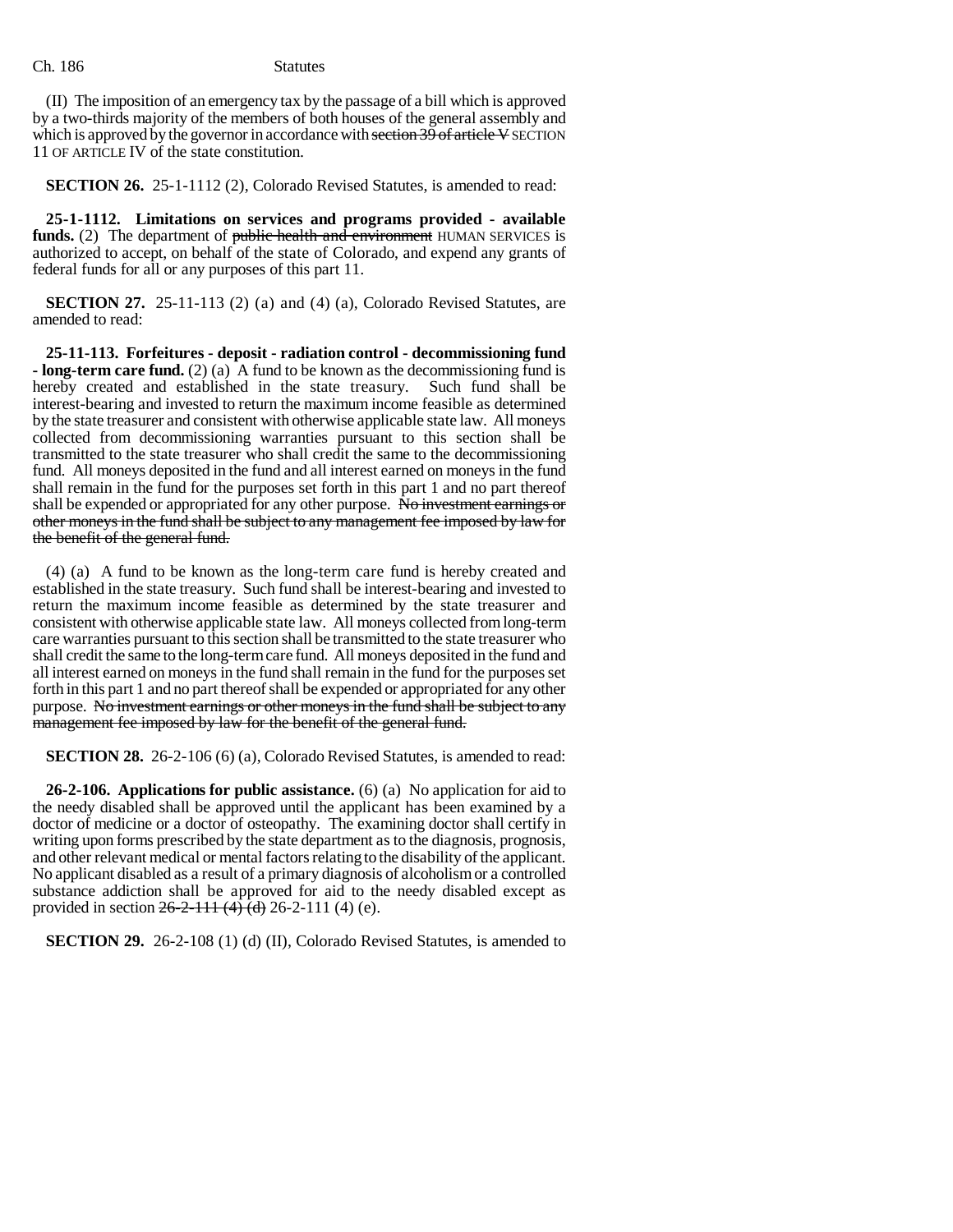read:

**26-2-108. Granting of assistance payments and social services.** (1) (d) (II) Assistance in the form of aid to the needy disabled for persons who are disabled as a result of a primary diagnosis of alcoholism or a controlled substance addiction shall be paid on the person's behalf to the treatment program in which the person is participating as required pursuant to section  $26-2-111 \cdot (4) \cdot (1)$ 26-2-111 (4) (e) (I) or to the person directly upon the person providing the documentation required pursuant to section  $26-2-111(4)$  (d)  $(H)$  26-2-111 (4) (e)  $(II)$ .

**SECTION 30.** 26-4-506 (1) (a) and (1) (d) (II), Colorado Revised Statutes, are amended to read:

**26-4-506. Spousal protection - protection of income and resources for community spouse - definitions - amounts retained - responsibility of state department - right to appeal.** (1) As used in this section, unless the context otherwise requires:

(a)  $(H)$  "Community spouse" means the spouse of a person who is in an institution or nursing facility or the spouse of a person who is enrolled in the PACE program authorized pursuant to section 26-4-124. The provisions of this subparagraph (I) shall be effective until July 1, 1999.

(II) "Community spouse" means the spouse of a person who is in an institution or nursing facility, the spouse of a person who is enrolled in the PACE program authorized pursuant to section 26-4-124, the spouse of a person who is receiving home- and community-based services pursuant to part 6 of this article, or the spouse of a person who is receiving equivalent services under the integrated care and financing project authorized pursuant to section 26-4-122. The provisions of this subparagraph (II) shall become effective on and after July 1, 1999.

(d)  $(II)$   $(A)$  For purposes of this section, "institutionalized spouse" includes an individual who is enrolled in the PACE program authorized pursuant to section 26-4-124 and who is married to a spouse who is not enrolled in the PACE program. The provisions of this sub-subparagraph (A) shall be effective until July 1, 1999.

(B) For purposes of this section, "institutionalized spouse" includes an individual who is enrolled in the PACE program authorized pursuant to section 26-4-124 or is receiving home- and community-based services pursuant to part 6 of this article or is receiving equivalent services under the integrated care and financing project authorized pursuant to section 26-4-122, and who is married to a spouse who is not enrolled in the PACE program or receiving home- and community-based services or receiving equivalent services under the integrated care and financing project authorized pursuant to section  $26-4-122$ . The provisions of this sub-subparagraph (B) shall become effective on and after July 1, 1999.

**SECTION 31.** 26-4-531 (11) (b), Colorado Revised Statutes, is amended to read:

**26-4-531. Health services - provision by school districts.** (11) (b) The implementation of this section is conditioned upon written approval of a state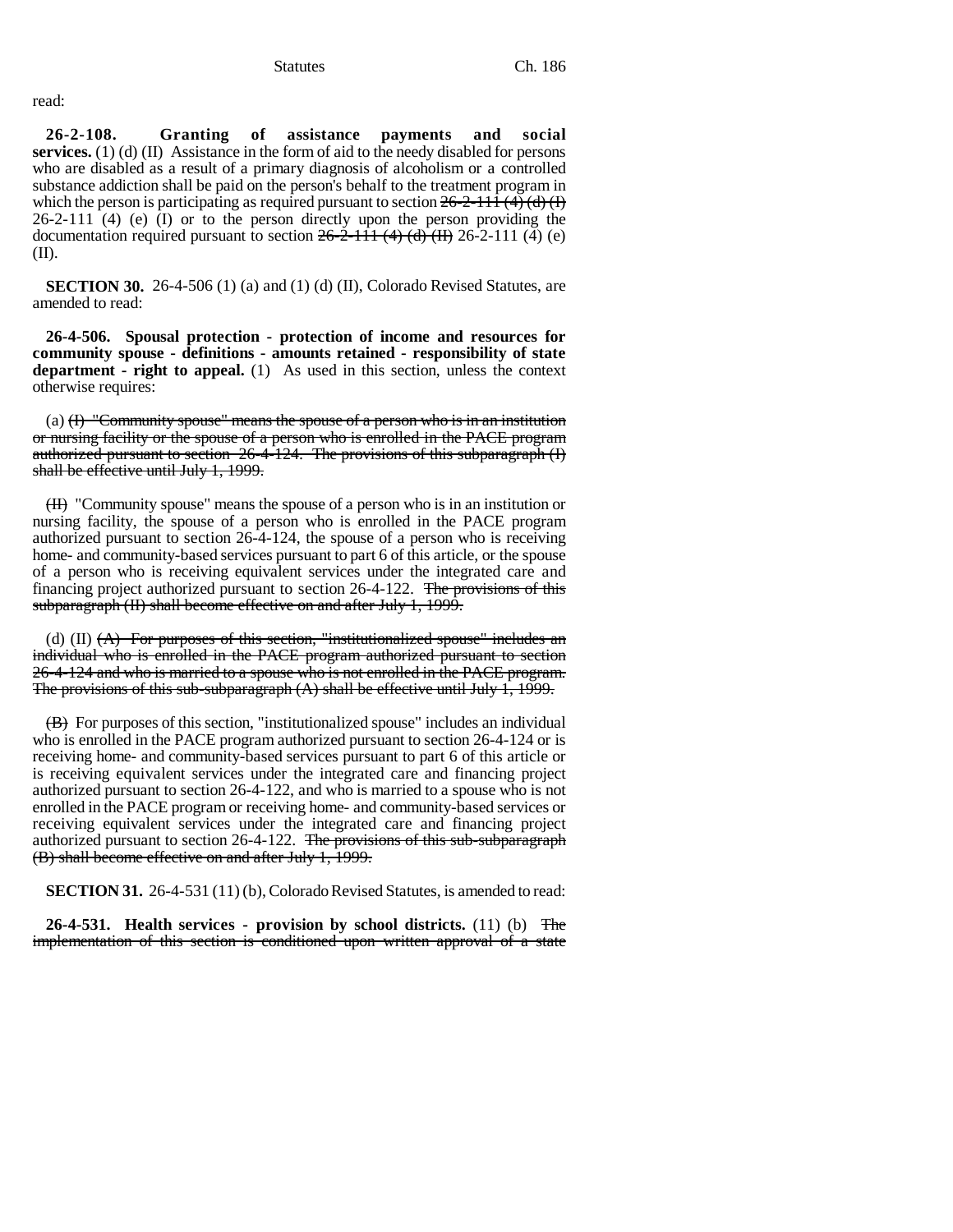medicaid plan amendment by the federal health care financing administration, and, if such written approval is not received by the state department on or before June 30, 1998, this section is repealed, as of July 1, 1998. In addition, This section shall remain in effect only for so long as federal financial participation is available for reimbursements to school districts. In the event, as specified in writing by the attorney general to the governor that federal law does not allow or is amended to disallow reimbursements to school districts or otherwise prevent the implementation of this section, this section is repealed, effective on the date of the attorney general's opinion.

**SECTION 32.** 26-12-102 (5), Colorado Revised Statutes, is amended to read:

**26-12-102. Definitions.** As used in this article, unless the context otherwise requires:

(5) "State veterans nursing home" means a state nursing home that has been designed and constructed so as to qualify for federal funds under the provisions of federal Public Law 88-450, as amended, and that is operated so as to qualify for per diem payments from the United States veterans administration under the provisions of 38 U.S.C. sec. 641 1741.

**SECTION 33.** 26-12-201 (4), Colorado Revised Statutes, is amended to read:

**26-12-201. State nursing homes authorized.** (4) The state veterans nursing homes shall be designed and constructed so as to qualify for federal funding under the provisions of federal Public Law 88-450, as amended. The state veterans nursing homes shall be under the control and supervision of the state department, and they shall be operated so as to qualify for per diem payments from the United States veterans administration under the provisions of 38 U.S.C. sec. 641 1741.

**SECTION 34.** 26-19-105 (1), Colorado Revised Statutes, is amended to read:

**26-19-105. Trust - created.** (1) A fund to be known as the children's basic health plan trust is hereby created and established in the state treasury. All moneys deposited in the trust and all interest earned on moneys in the trust shall remain in the trust for the purposes set forth in this article, and no part thereof shall be expended or appropriated for any other purpose. No investment earnings or other moneys in the trust shall be subject to any management fee imposed by law for the benefit of the general fund.

**SECTION 35.** 35-14-134, Colorado Revised Statutes, is amended to read:

**35-14-134. Repeal of sections - review of functions.** Sections 35-14-102 (3), 35-14-121 to 35-14-124.5, 35-14-127, 35-14-129, 35-14-131 (1) (d), (1) (i), and (1)  $(m)$  35-14-131 (2) (d), (2) (j), AND (2) (m) are repealed, effective July 1, 2010. Prior to such repeal, the licensing and certification functions of the department shall be reviewed as provided for in section 24-34-104, C.R.S.

**SECTION 36.** 37-60-122.2 (2) (a), Colorado Revised Statutes, is amended to read: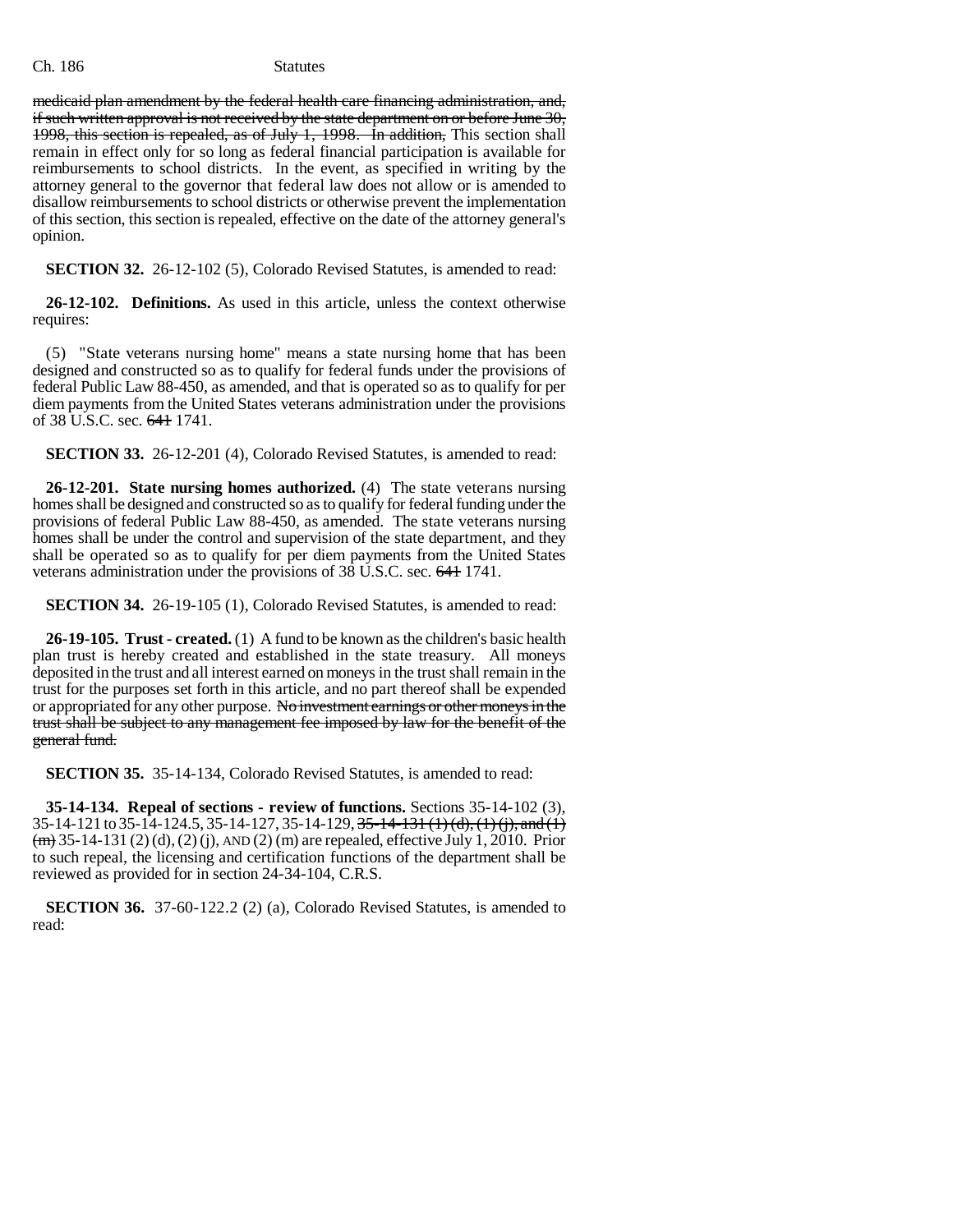**37-60-122.2. Fish and wildlife resources - legislative declaration - fish and wildlife resources account.** (2) (a) Moneys transferred to the fish and wildlife resources account in the Colorado water conservation board construction fund pursuant to the provisions of section 37-60-121 (6) are hereby continuously appropriated to the Colorado water conservation board for the purpose of making grants pursuant to this subsection (2) and for offsetting the direct and indirect costs of the board for administering the grants. The interest earned from the investment of the moneys in the account shall be credited to the account. No investment earnings or other moneys in the fish and wildlife resources account in the Colorado water conservation board construction fund shall be subject to any management fee imposed by law for the benefit of the general fund.

**SECTION 37.** 38-30-109, Colorado Revised Statutes, is amended to read:

**38-30-109. Existing conveyances not notice of beneficiary unless statement filed in five years.** After March 16, 1926, all such instruments of conveyance to lands, or interests therein, within the state of Colorado, naming a grantee in such representative capacity and failing to name the beneficiary and defining the trust or other agreement under which the grantee takes title, which has been executed prior to March 16, 1921, shall cease to be notice of such trust or representative capacity of such grantee and shall be considered and held to be a description of the person of the grantee only. This shall not apply if such grantee, or the beneficiary or other interested person, after March 16, 1926, files WITHIN FIVE YEARS AFTER MARCH 16, 1921, FILED for record in the county in which such land is situated, so that such record appears in the chain of title to such land, a statement duly verified setting forth the name of such beneficiary and defining the terms of the trust or other agreement establishing such representative relationship or referring by proper description to an instrument of public record in such county in which such matters shall appear.

**SECTION 38.** 38-33.3-217 (1), Colorado Revised Statutes, is amended to read:

**38-33.3-217. Amendment of declaration.** (1) Except in cases of amendments that may be executed by a declarant under section  $38-33-205$  38-33.3-205 (4) and (5), 38-33.3-208 (3), 38-33.3-209 (6), 38-33.3-210, or 38-33.3-222, or by the association under section 38-33.3-107, 38-33.3-206 (4), 38-33.3-208 (2), 38-33.3-212, 38-33.3-213, or 38-33.3-218 (11) and (12) and except as limited by subsection (4) of this section, the declaration, including the plats and maps, may be amended only by vote or agreement of unit owners of units to which more than fifty percent of the votes in the association are allocated or any larger percentage the declaration specifies. The declaration may specify a smaller percentage only if all of the units are restricted exclusively to nonresidential use.

**SECTION 39.** 38-33.5-104, Colorado Revised Statutes, is amended to read:

**38-33.5-104. Financing of cooperative housing - stock certificates held by tenant-stockholders.** Stock certificates or membership certificates issued by cooperative housing corporations to tenant-stockholders shall be valid securities for investment by both state banks and savings and loan associations, when the conditions imposed by sections  $11-7-103$  (6) and SECTION 11-41-119 (13), C.R.S., are met.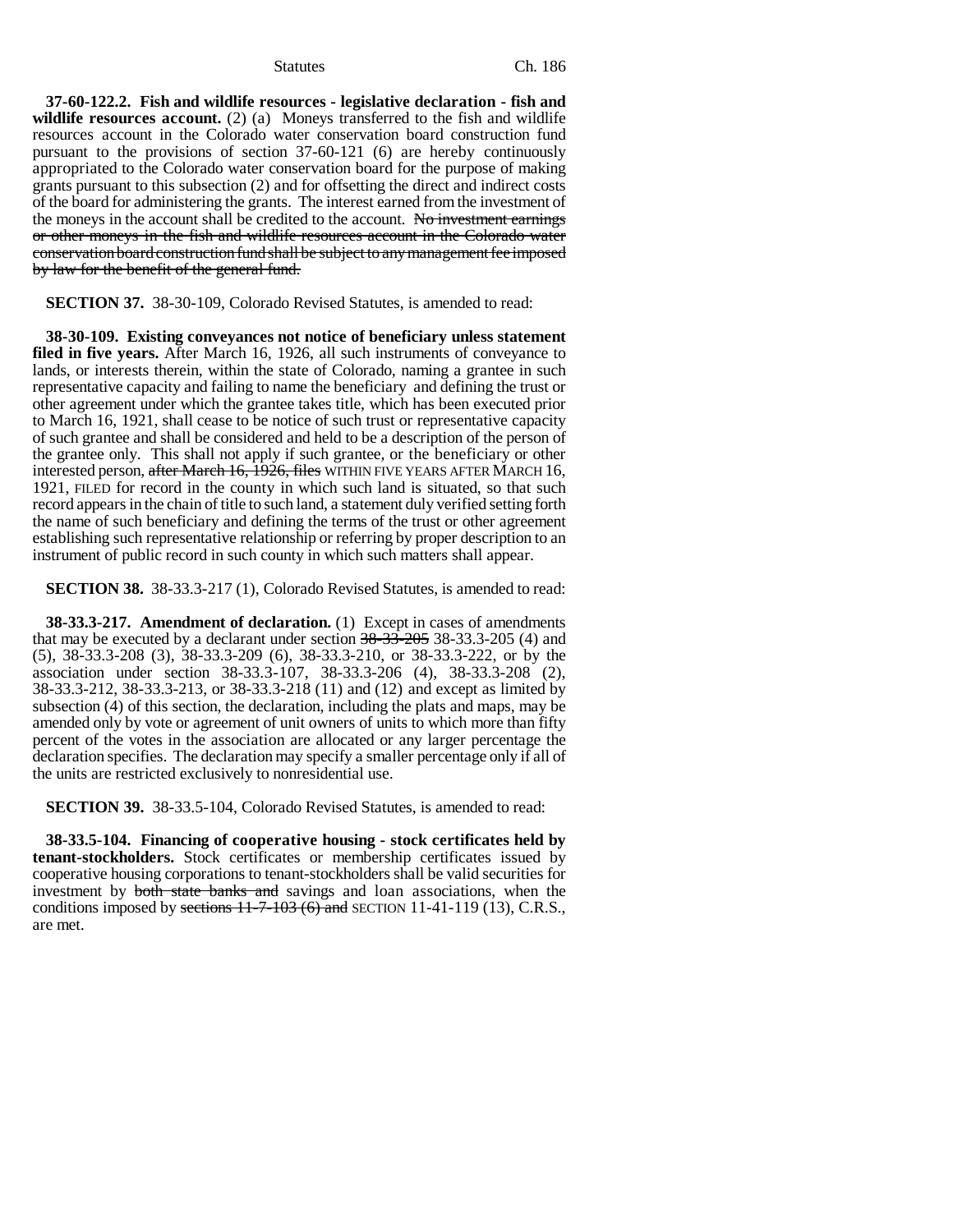**SECTION 40.** 39-2-109 (1) (1), Colorado Revised Statutes, is amended to read:

**39-2-109. Duties, powers, and authority.** (1) It is the duty of the property tax administrator, and the administrator shall have and exercise authority:

(l) To resolve valuation disputes concerning property or property interests owned or held by the Southern Ute Indian tribe as provided in the taxation compact set forth in section 39-15-102 24-61-102.

**SECTION 41.** 39-10-106 (1), Colorado Revised Statutes, is amended to read:

**39-10-106. Payment of taxes on fractional interests in lands.** (1) Where oil, gas, or other hydrocarbon wells or fields belonging to multiple owners are operated as a unit, the owner of each fractional interest in such units shall be liable for the same proportion of the tax levied against the total unit that his net taxable revenues received therefrom bears to the total net taxable revenues received from such unit. In the event a fractional interest owner who takes production in kind does not provide the information to the operator which is required under section  $39-7-101$  (1) (d) (II) 39-7-101 (1.5), such fractional interest owner's tax liability shall be calculated using the net taxable revenues reported by the operator.

**SECTION 42. Repeal.** 39-22-622 (5), Colorado Revised Statutes, is repealed as follows:

**39-22-622.** Refunds. (5) The provisions of this section shall not apply to any grants made pursuant to the provisions of section 39-22-118.

**SECTION 43.** 39-23.5-102 (5.5) and (13.6), Colorado Revised Statutes, are amended to read:

**39-23.5-102. Definitions.** As used in this article, unless the context otherwise requires:

(5.5) "Federal additional estate tax return" means any federal estate tax return designated for reporting the recapture of estate tax under section 2032A of the internal revenue code, the additional estate tax imposed for failure to materially participate in a business, dispositions of interests, or other noncompliance under section 2033A 2057 of the internal revenue code, and the additional estate tax imposed for failure to implement the agreement under section 2031 of the internal revenue code.

(13.6) "Qualified heir" means a qualified heir as defined in section 2032A (e)(1) of the internal revenue code or as defined in section  $2033A$  (i)(1) 2057 (i)(1) of the internal revenue code if the family-owned business exclusion DEDUCTION provisions of the internal revenue code are applicable.

**SECTION 44.** The introductory portion to 39-23.5-107 (8), Colorado Revised Statutes, is amended to read:

**39-23.5-107. Tax returns - date to be filed - extension.** (8) Any person who makes a family-owned business exclusion DEDUCTION election in a federal return and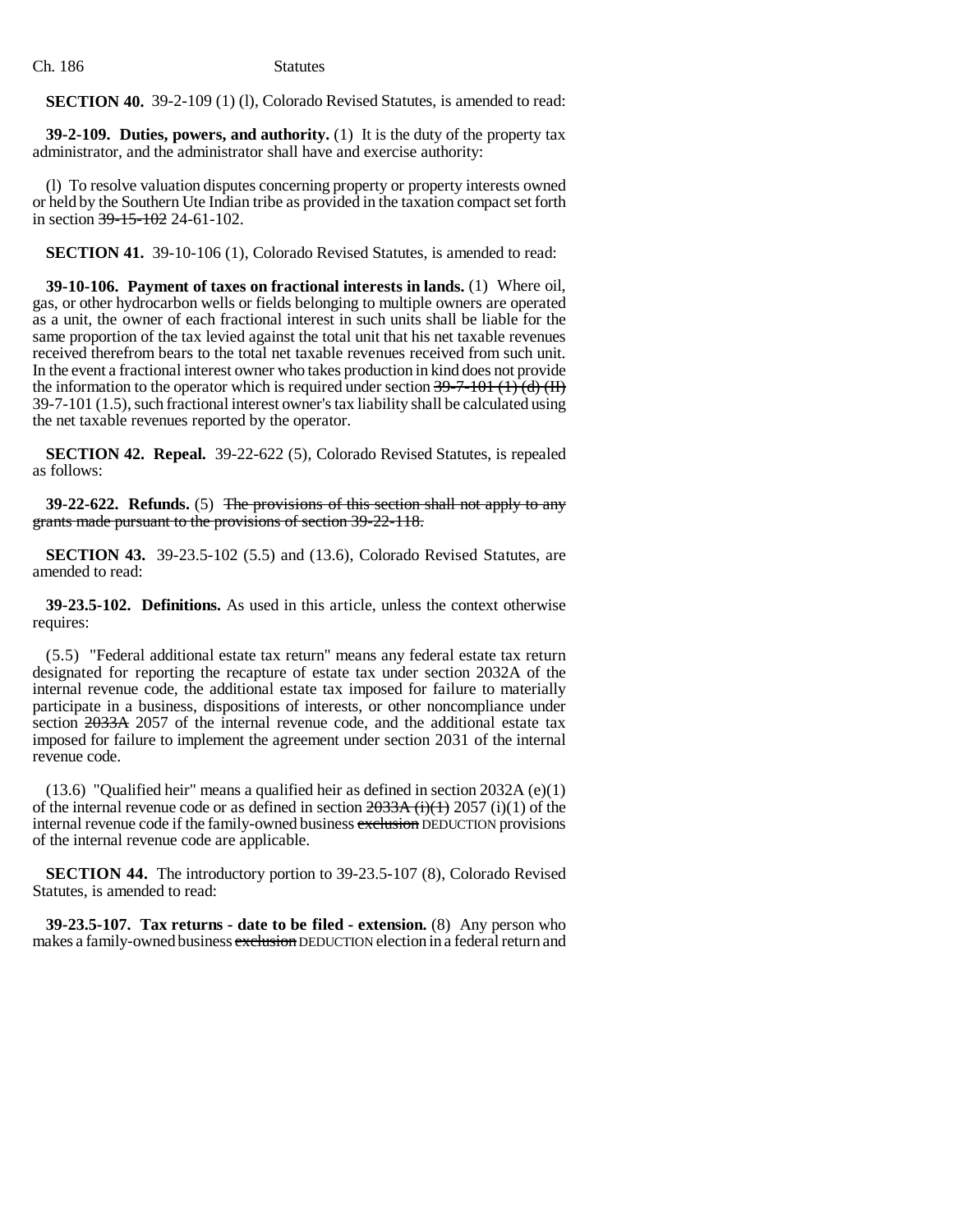who is required to file a federal additional estate tax return as a result of failure to materially participate in the business, disposition of interest, or other noncompliance with the requirements of section 2033A 2057 of the internal revenue code shall file with the department on or before the date the federal additional estate tax return is required to be filed:

**SECTION 45.** 39-23.5-109 (3), Colorado Revised Statutes, is amended to read:

**39-23.5-109.** Interest. (3) If a qualified family-owned business exclusion DEDUCTION election was made in a federal return and thereafter additional Colorado estate tax is due as a result of failure to materially participate in the business, disposition of interests, or other noncompliance with the requirements of section 2033A 2057 of the internal revenue code, interest shall accrue from the due date of the federal additional estate tax return regardless of any federal extension of time for payment.

**SECTION 46.** 42-2-107 (4) (b) (II), Colorado Revised Statutes, is amended to read:

**42-2-107. Application for license or instruction permit - anatomical gifts donations to organ and tissue donation awareness fund - legislative** declaration. (4) (b) (II) There is hereby created in the state treasury the organ and tissue donation awareness fund, which shall consist of all moneys credited thereto from all sources including but not limited to moneys collected from voluntary contributions for organ and tissue donation pursuant to subparagraph (V) of this paragraph (b) and section 42-2-118 (1) (a) (II). All moneys in the fund are hereby continuously appropriated to the department of the treasury and shall remain in the fund to be used for the purposes set forth in subparagraph (III) of this paragraph (b) and shall not revert to the general fund or any other fund. All interest derived from the deposit and investment of this fund shall be credited to the fund. Moneys in the fund shall be exempt from the monthly management fee imposed under section 24-36-114 (2), C.R.S. At least quarterly, the state treasurer shall transfer all available moneys in the organ and tissue donation awareness fund to the transplant council of the rockies (TCOR), as directed by sub-subparagraph (A) of subparagraph (III) of this paragraph (b).

**SECTION 47.** 42-2-111 (1) (a), Colorado Revised Statutes, is amended to read:

**42-2-111. Examination of applicants and drivers - when required.** (1) (a) The department shall examine every applicant for a driver's, minor driver's, or provisional driver's license. The executive director of the department, in the director's discretion, may conduct the examination in any county convenient for the applicant. The examination shall include a test of the applicant's eyesight, his or her ability to read and understand highway signs that regulate, warn, and direct traffic, and his or her knowledge of the traffic laws of this state, an actual demonstration of the applicant's ability to exercise ordinary and reasonable care and control in the operation of a motor vehicle, and such further physical and mental examination as the department finds necessary to determine the applicant's fitness to operate a motor vehicle safely upon the highways. An applicant seeking renewal of a driver's license by mail under section 42-4-118 42-2-118 shall submit a report on a form provided by the department indicating that the applicant has passed a test of the applicant's eyesight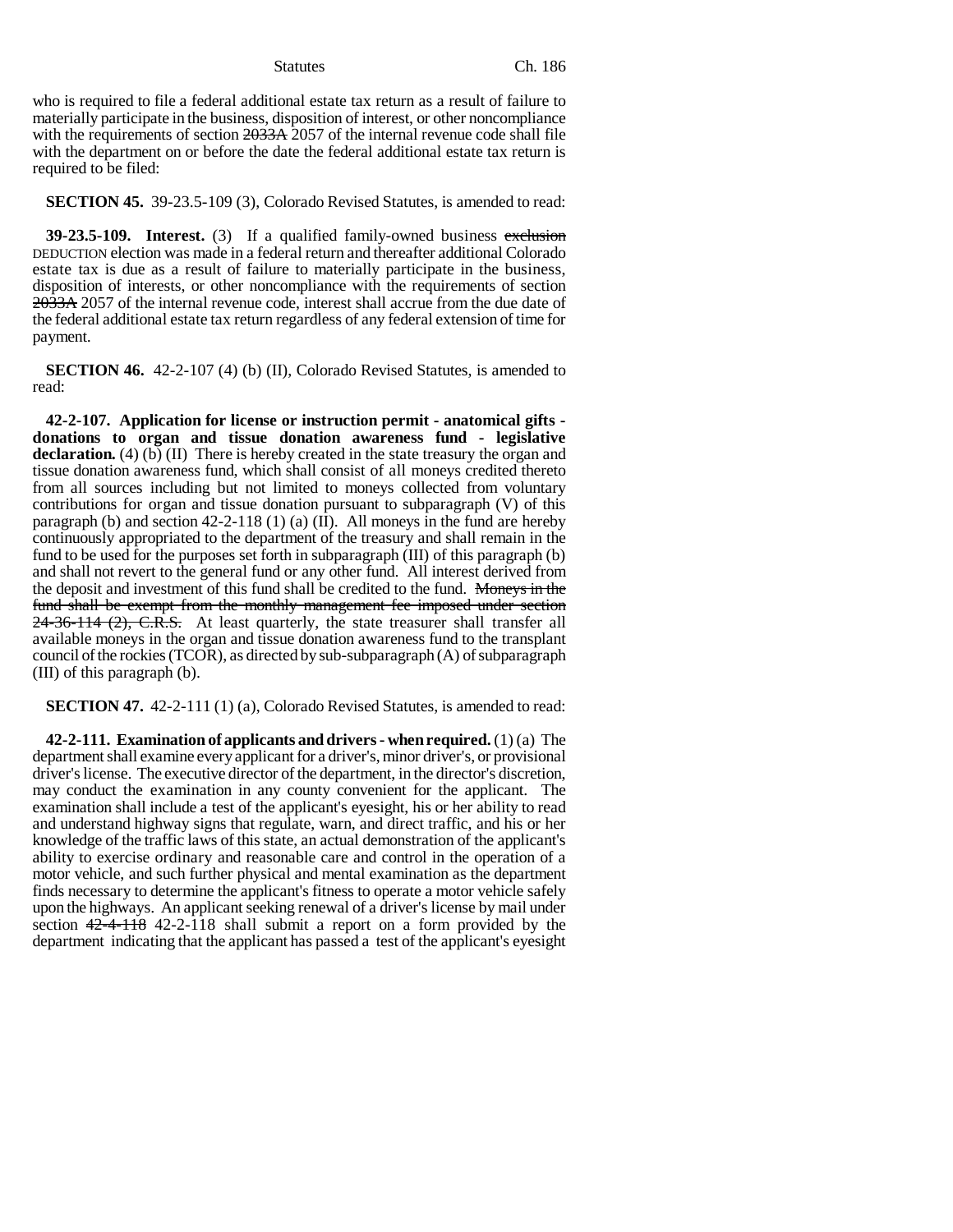performed by a physician licensed to practice medicine in the state of Colorado under article 36 of title 12, C.R.S., or an optometrist licensed to practice in the state of Colorado under article 40 of title 12, C.R.S.

**SECTION 48.** 42-4-1701 (4) (a) (I) (B), Colorado Revised Statutes, is amended to read:

**42-4-1701. Traffic offenses and infractions classified - penalties - penalty and surcharge schedule.** (4) (a) (I) Except as provided in paragraph (c) of subsection (5) of this section, every person who is convicted of, who admits liability for, or against whom a judgment is entered for a violation of any provision of this title to which the provisions of paragraph (a) or (b) of subsection  $(5)$  of this section apply shall be fined or penalized, and have a surcharge levied thereon pursuant to section  $24-4.2-104(1)$  (b) (I), C.R.S., in accordance with the penalty and surcharge schedule set forth in sub-subparagraphs  $(A)$  to  $(P)$  of this subparagraph  $(I)$ ; or, if no penalty or surcharge is specified in the schedule, the penalty for class A and class B traffic infractions shall be fifteen dollars, and the surcharge shall be two dollars. These penalties and surcharges shall apply whether the defendant acknowledges the defendant's guilt or liability in accordance with the procedure set forth by paragraph (a) of subsection (5) of this section or is found guilty by a court of competent jurisdiction or has judgment entered against the defendant by a county court magistrate. Penalties and surcharges for violating specific sections shall be as follows:

**Section Violated Penalty Surcharge**

# (B) **Registration and taxation violations:**

| 42-3-103                      | \$50.00\$6.00             |      |
|-------------------------------|---------------------------|------|
| 4 <del>2-3-103.5 (7)(b)</del> | <del>100.00 - 12.00</del> |      |
| 42-3-112                      | 15.00                     | 2.00 |
| 42-3-123                      | 15.00                     | 2.00 |
| 42-3-127                      | 50.00                     | 6.00 |
| $42 - 3 - 133(1)(a)$          | 75.00                     | 9.00 |
| $42 - 3 - 133(1)(c)$          | 35.00                     | 4.00 |
| $42-3-133$ (1)(f), (1)(g),    |                           |      |
| and $(1)(h)$                  | 75.00                     | 9.00 |
| 42-3-134                      | 50.00                     | 6.00 |
|                               |                           |      |

**SECTION 49.** 38-30.5-104 (2), Colorado Revised Statutes, is amended to read:

**38-30.5-104. Creation of conservation easements in gross.** (2) A conservation easement in gross may only be created through a grant to a governmental entity or to a charitable organization exempt under section 501 (c) (3) of the "Internal Revenue Code of 1954", "INTERNAL REVENUE CODE OF 1986", as amended, which organization was created at least two years prior to receipt of the conservation easement.

**SECTION 50.** 10-4-716 (2), Colorado Revised Statutes, is amended to read:

**10-4-716. Self-insurers.** (2) The commissioner may, in his or her discretion,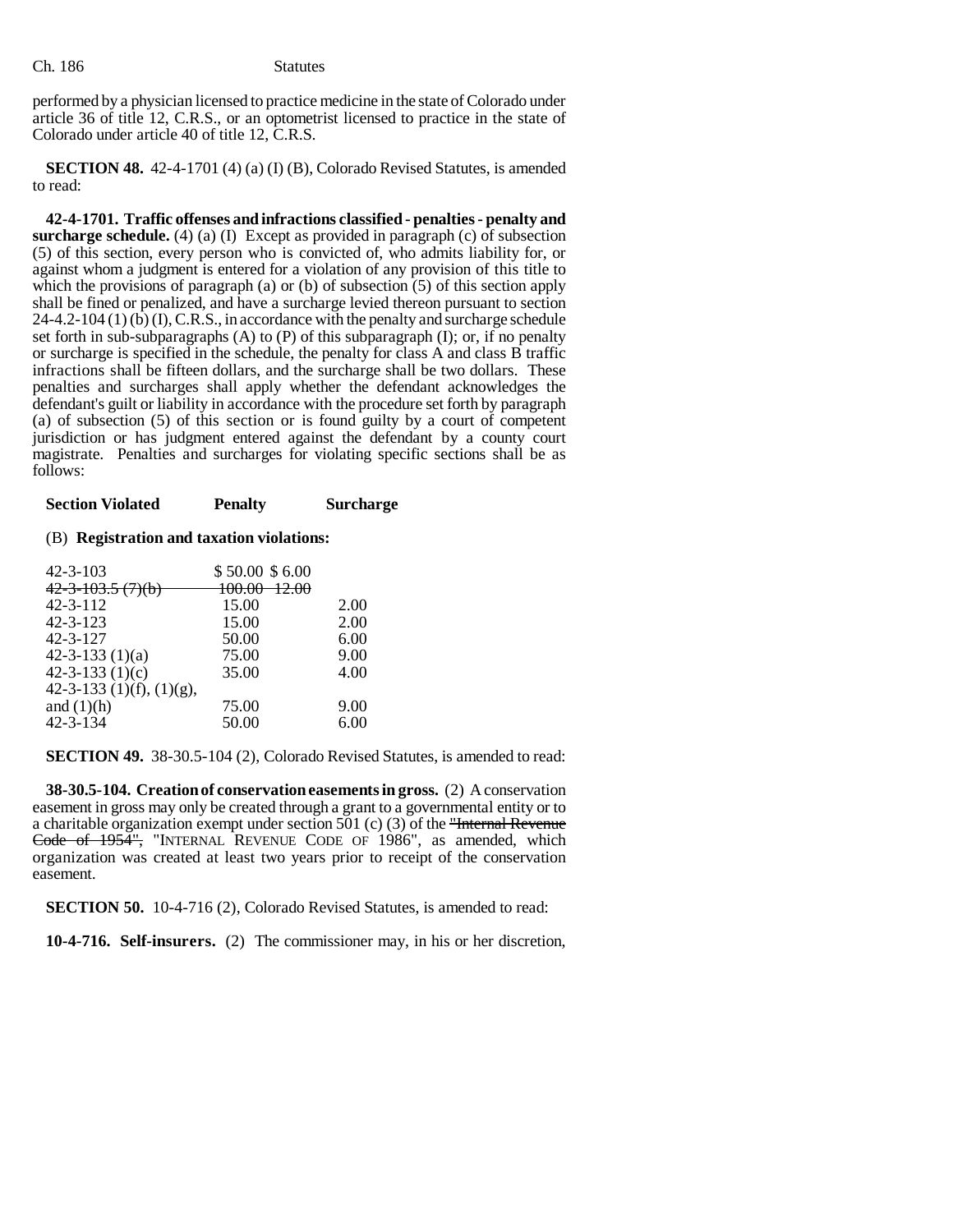upon the application of such person, issue a certificate of self-insurance when the director COMMISSIONER is satisfied that such person is possessed and will continue to be possessed of ability to pay direct benefits as required under section 10-4-706  $(1)$  (b) to  $(1)$  (e) and to pay any and all judgments that may be obtained against such person. Upon not less than five days' notice and a hearing pursuant to such notice, the commissioner may, upon reasonable grounds, cancel a certificate of self-insurance. Failure to pay any benefits under section 10-4-706 (1) (b) to (1) (e) or failure to pay any judgment within thirty days after such judgment shall have become final shall constitute a reasonable ground for the cancellation of a certificate of self-insurance.

**SECTION 51.** 13-21-705, Colorado Revised Statutes, as enacted by Senate Bill 99-170, enacted at the First Regular Session of the Sixty-second General Assembly, is amended to read:

**13-21-705. Repeal.** This article PART 7 is repealed, effective December 31, 2006.

**SECTION 52.** 21-1-101 (1), Colorado Revised Statutes, is amended to read:

**21-1-101. Public defender - policy - commission.** (1) The office of state public defender is hereby created and established as an agency of the judicial department of state government. The general assembly hereby declares that the state public defender at all times shall serve his clients independently of any political considerations or private interests, provide legal services to indigent persons accused of crime that are commensurate with those available to nonindigents, and conduct the office in accordance with the Colorado code of professional responsibility RULES OF PROFESSIONAL CONDUCT and with the American bar association standards relating to the administration of criminal justice, the defense function.

**SECTION 53.** 23-20.3-104 (3), Colorado Revised Statutes, as amended by Senate Bill 99-163, enacted in the First Regular Session of the Sixty-second General Assembly, is amended BY THE ADDITION OF A NEW PARAGRAPH to read:

**23-20.3-104. Advisory board.** (3) The advisory board shall consist of:

(a.5) THE EXECUTIVE DIRECTOR OF THE DEPARTMENT OF HIGHER EDUCATION OR HIS OR HER DESIGNEE;

**SECTION 54.** Section 13 of Senate Bill 99-119, enacted at the First Regular Session of the Sixty-second General Assembly, is amended to read:

Section 13. **Effective date - applicability.**  $(1)$  This act shall take effect upon passage and sections 5 and 6 of this act shall apply to offenses committed on or after said date; except that sections 5 and 6 of this act shall only take effect if

 $(a)$  section 42-2-206, Colorado Revised Statutes, is amended in House Bill 99-1168 to change the penalty for driving with a revoked license from a class 6 felony to a class 1 misdemeanor and the final fiscal note for such bill shows prison bed savings and operating costs savings that are equal to or greater than the prison bed construction and operating costs shown in the final fiscal note for this act; and